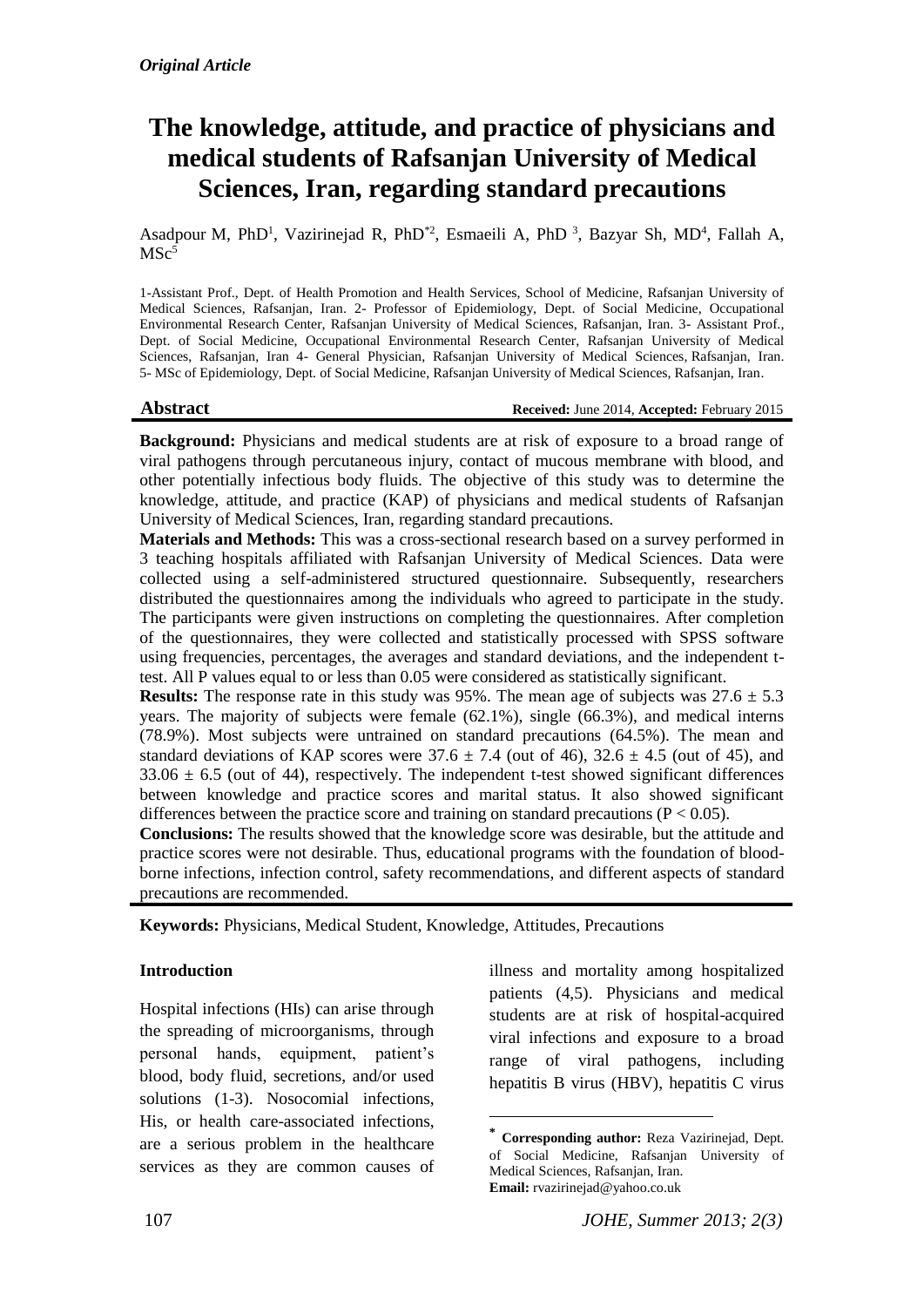(HCV), and human immunodeficiency virus (HIV), through percutaneous injury (e.g., needle stick and cut with a sharp object), contact of mucous membrane or nonintact skin with blood, tissue, or other potentially infectious body fluids (6).

After recognizing this threat, the United States Centers for Disease Control and Prevention (CDC) proposed a series of procedures for preventing occupational exposures, reducing the risk of transmission of blood-borne pathogens (BBPs), and handling potentially infectious materials such as blood and body fluids. These procedures are known as standard precautions (SPs) (6-8).

According to the SPs regulations, patient blood, body fluid, secretions, and excrement have infectivity, and thus, have an effect on both patients and medical staff. SPs include regular personal hygiene, hand washing, performing sterilization, and the safe removal of sharp instruments, handling and disposal of needles, sharp things, and use of protective barriers and personal protection equipment such as gloves, gown, face shields, and eye protection gear whenever there is contact with mucous membranes, blood, and body fluids of patients, and appropriate disposal of sharp instruments, body fluids, and other clinical wastes (3, 5, 7, 9, 10).

The HBV, HCV, and HIV infections are considered as a serious health problem worldwide (11, 12). The World Health Organization (WHO) estimates that about 3 million health care workers (HCWs) face occupational exposure to blood-borne viruses each year, and 90% of the infections occur in low income countries (7, 13). Some Reports indicate that SPs are effective in preventing both occupational exposure incidents and their associated infections (5, 8). Surveillance and followup of HCWs' compliance to SPs is an essential factor of occupational infection control as it enables assessment of risks of occupational exposure to infection and research programs are currently being performed on SPs regulations in many countries (7, 14-16).

Many studies have demonstrated that knowledge, attitude, and practice (KAP) of HCWs regarding the risk factors related to needle stick injuries (NSIs), use of preventative measures, and agreement with SPs, routes of spreading of HBV and HCV are insufficient and unsatisfactory (10, 17, 18). Consequently, the field of SPs has attracted increasing attention from all medical workers, and research programs are currently being performed on SPs regulations in many countries.

Therefore, the objectives of this study were to assess the rate of KAP of physicians and medical students of Rafsanjan University of Medical Sciences, Iran, regarding SPs.

# **Materials and Methods**

This was a cross-sectional research based on a survey on 100 physicians and medical students in 3 teaching hospitals affiliated to Rafsanjan University of Medical Sciences. Data were collected using a selfadministered structured questionnaire which comprised of 4 main sections including demographic variables, and KAP of physicians and medical students regarding SPs. The validity and reliability of the questionnaire were measured using content validity and Cronbach's alpha coefficient, respectively.

The mean knowledge of SPs was measured with the use of 23 items with 3 answer choices (true, false, and I do not know); 2 points for a correct answer, 0 for wrong answers, and 1 point was considered for not knowing (scores ranged from 0 to 46). The mean attitude toward the SPs was measured with the use of 9 items with 5-point [Likert scale](http://www.google.com/url?q=http://en.wikipedia.org/wiki/Likert_scale&sa=U&ei=K_WOU7feE8mwOfuqgIgJ&ved=0CBgQFjAA&usg=AFQjCNFh0lQSU4q2Zv9kw2DTAk4xTpxjTQ)  (completely disagree, disagree, disagree a little, agree a little, agree, completely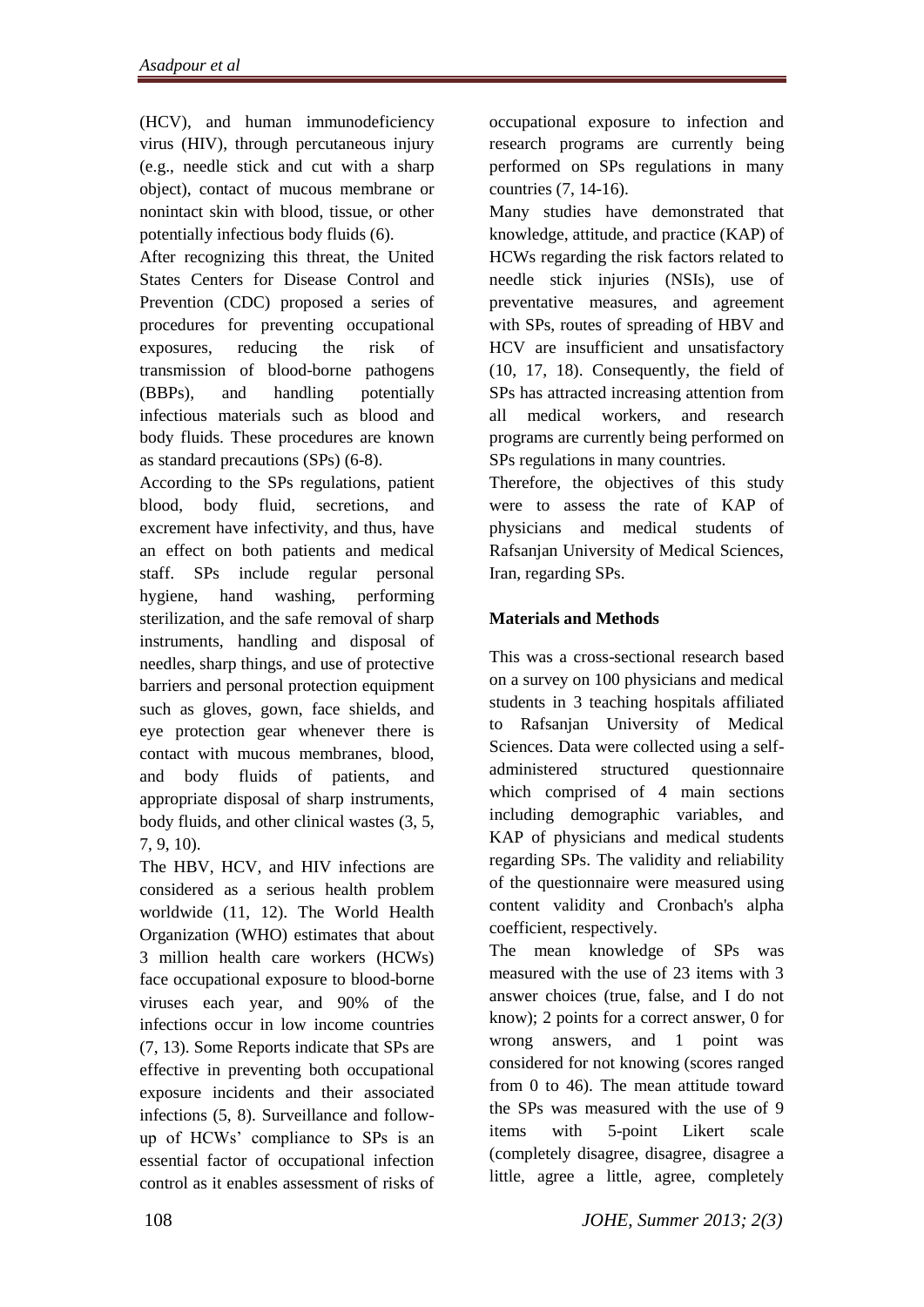agree). To the completely agree answer 6 points was given and completely disagree received only 1 point (scores ranged from 9 to 45). The mean practice of the SPs was measured with the use of 11 items with 4 answer choices (never, sometimes, many times, always); where the answer was completely agree 6 points was given and completely disagree 1 point. Scores ranged from 11 to 44. A higher score means a higher KAP of the SPs.

Subsequently, researchers visited subjects and distributed the questionnaires among those who agreed to participate in the study. They were given instructions on completing the questionnaires. A total of 100 questionnaires had been distributed. After their completion, the questionnaires were collected.

Collected data were statistically processed using SPSS software (version 16, SPSS Inc., Chicago, IL, USA). Frequencies and percentages of the demographic variables of the participants, and the averages and standard deviations of the scores of knowledge, attitude, and practice of SPs were obtained. The independent t-test was used to analyze the scores of KAP of SPs by demographic variables of the subjects. All P values equal to or less than 0.05 were considered statistically significant.

## **Results**

In the present study, 100 questionnaires were distributed among the samples and 95 of them were completed and returned and had faithful responses (response rate of 95%). The mean age of subjects was  $27.6 \pm 5.3$  years. The majority of samples were female  $(62.1\%)$ , single  $(66.3\%)$ , and medical interns (78.9%). In addition, most subjects were untrained on SPs (64.5%) (Table 1).

| Variable          | Answer         | Number $(\%)$ |  |
|-------------------|----------------|---------------|--|
| Age               | $<$ 26 y       | 46(50)        |  |
|                   | $26-30y$       | 30(32.6)      |  |
|                   | $31-35y$       | 5(5.4)        |  |
|                   | $36-40y$       | 8(8.7)        |  |
|                   | >40 y          | 3(3.3)        |  |
|                   | Missing        | 3(3.3)        |  |
| Gender            | Male           | 36(37.9)      |  |
|                   | Female         | 59(62.1)      |  |
| Marital status    | Single         | 63 (66.3)     |  |
|                   | Married        | 32(33.7)      |  |
| Occupation        | Medical Intern | 75 (78.9)     |  |
|                   | Physician      | 20(21.1)      |  |
|                   | Yes            | 33(35.5)      |  |
| Trained about SPs | No             | 60(64.5)      |  |

**Table 1: Distribution of samples by age, gender, marital status, occupation, and training on SPs** 

The mean and standard deviations of KAP scores of subjects were  $37.6 \pm 7.4$  (out of 46),  $32.6 \pm 4.5$  (out of 45), and  $33.06 \pm 6.5$ (out of 44), respectively (Table 2).

**Table 2: The indicative mean and standard deviation of the scores of KAP of SPs**

| Variable  | Mean $\pm$ SD   | The range of scores | Min Scores | <b>Max Scores</b> |
|-----------|-----------------|---------------------|------------|-------------------|
| Knowledge | $37.6 + 7.4$    | $0 - 46$            | 14         | 46                |
| Attitude  | $32.6 + 4.5$    | 9-45                |            | 43                |
| Practice  | $33.06 \pm 6.5$ | $1 - 44$            | 18         | 44                |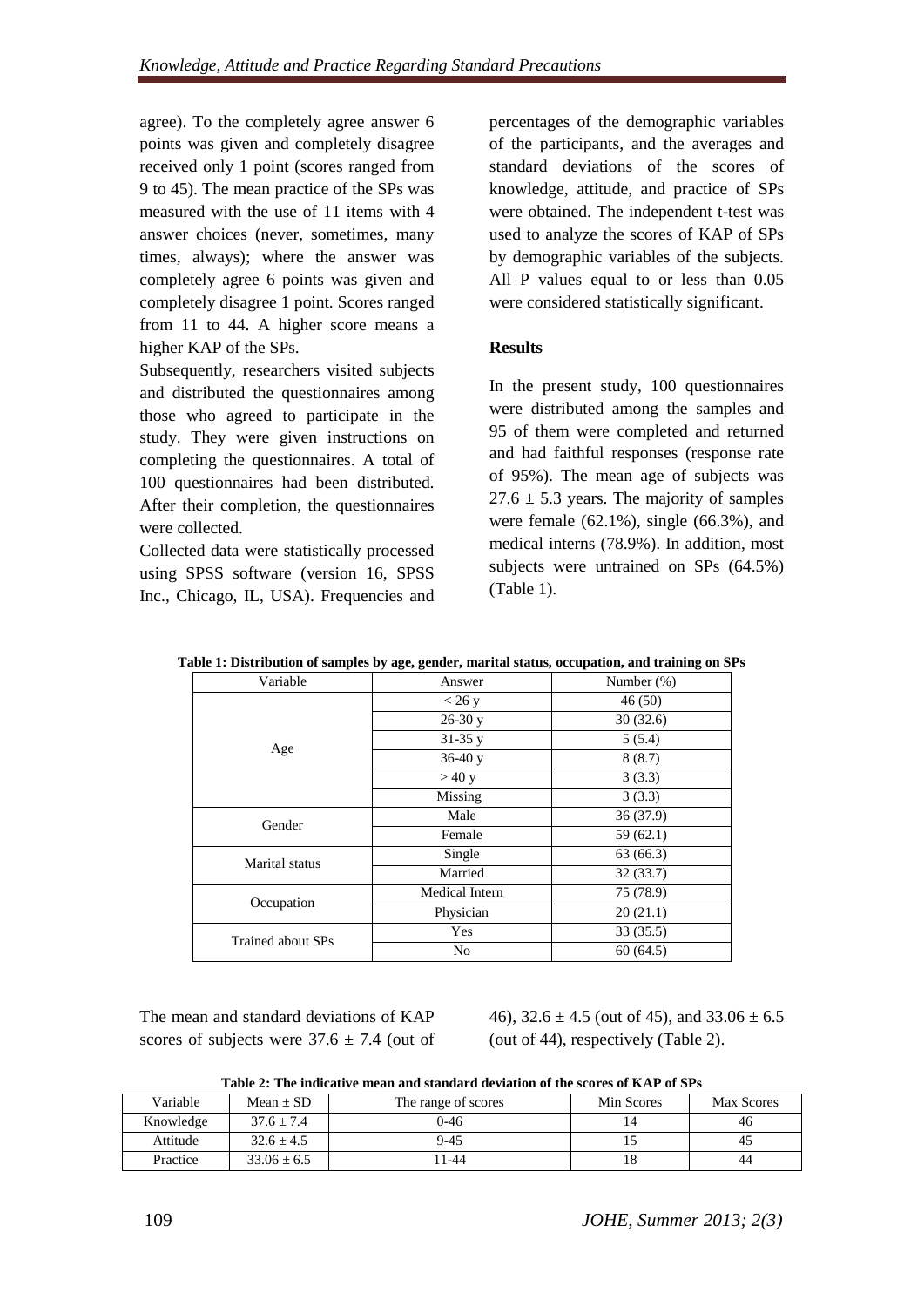The independent t-test showed significant differences between knowledge and practice scores and marital status; the score of married subjects was higher than single subjects. The attitude score of married subjects was higher than single subjects, but this difference was not significant. Moreover, significant differences were observed between practice score and training on SPs; the score of trained subjects was higher than untrained subjects. Differences in knowledge and attitude scores were not significant (Table 3).

|           |                                   | u annue ou or s |                  |         |
|-----------|-----------------------------------|-----------------|------------------|---------|
|           | Variable                          |                 | Mean $\pm$ SD    | P-value |
| Knowledge | Marital status                    | Single          | $36.17 \pm 7.77$ | 0.01    |
|           |                                   | Married         | $40.28 + 5.70$   |         |
|           | Training on SPs                   | Trained         | $37.2 \pm 8.61$  | 0.89    |
|           |                                   | Untrained       | $37.4 \pm 6.58$  |         |
| Attitude  | Marital status<br>Training on SPs | Single          | $32.24 \pm 4.08$ | 0.30    |
|           |                                   | Married         | $32.21 \pm 5.14$ |         |
|           |                                   | Trained         | $33.12 \pm 4.85$ | 0.38    |
|           |                                   | Untrained       | $32.26 \pm 4.32$ |         |
| Practice  | Marital status                    | Single          | $32.00 \pm 6.23$ | 0.02    |
|           |                                   | Married         | $35.15 \pm 6.65$ |         |
|           | Training on SPs                   | Trained         | $35.45 \pm 6.34$ | 0.01    |
|           |                                   | Untrained       | $31.81 \pm 6.39$ |         |

| Table 3: Comparison of mean and standard deviation of the score of KAP of SPs with marital status and |
|-------------------------------------------------------------------------------------------------------|
| training on SPs                                                                                       |

The independent t-test showed significant differences between practice score and training on SPs; the score of subjects trained on SPs was higher than untrained subjects. Nevertheless, this difference was not significant in knowledge and attitude scores.

The independent t-test did not show any significant differences between KAP scores with demographic variables such as age, gender, location of residence, occupation, location of work, and years of health care employment  $(P > 0.05)$ .

### **Discussion**

In this study, the response rate was 95%, the mean age of subjects was 27.6 years. The majority of participants were female (62.1%), single (66.3%), and medical interns (78.9%). In addition, most subjects were untrained on SPs (64.5%). However, the response rate in the study by Hosoglu was 40.7%, the average age of the respondents was 31.4 years, and the majority were female (63.6%) (19). The response rate in the study by Melo was 91.1%, the average age of the respondents was 39.6 years, and the majority were female (91.5%). In the study by Doebbeling, the response rate was 63% (8), and in the study by Reda, it was 84.4% and the mean age of the respondents was 30.8 (7)

The results of this study showed that 35.5% of subjects had received training on SPs. Abou El-Enein and El Mahdy reported that none of the subjects had received training in the field of infection control (20). Ghofranipour et al. reported that 36.1% of their study samples had received training on universal precaution prior to their job (21). The results of this research are more satisfactory than those of the study by Abou El-Enein and El Mahdy (20), and Ghofranipour et al (21). The results of this study showed that the knowledge score was desirable but attitude and practice scores were not desirable. In the study by Melo, 75.6% of subjects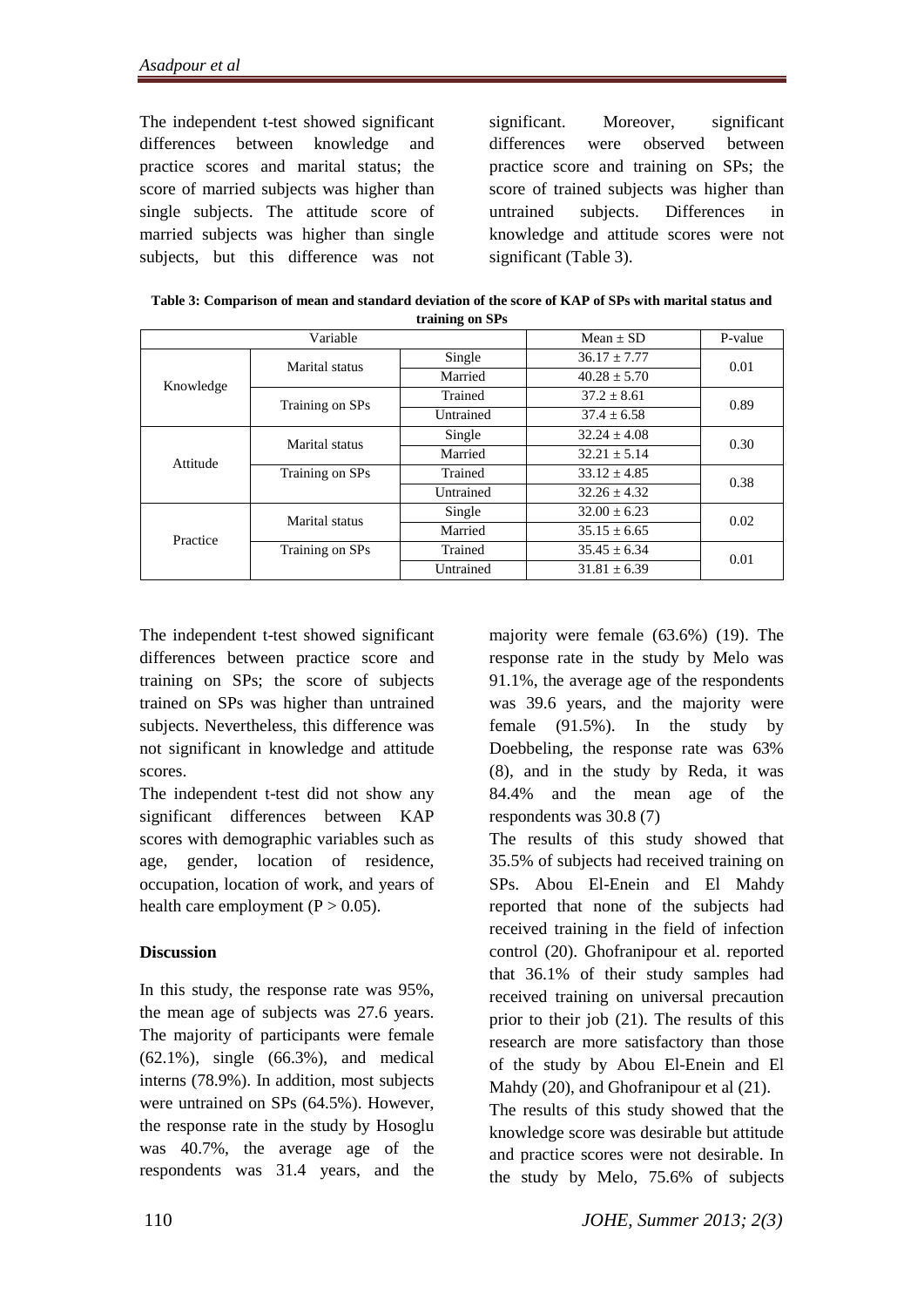understood SPs as protective measures and a strategy in daily health care activities (5). In the study by Doebbeling, mean rates of hand washing, avoiding needle recapping, and underreporting sharp injuries were 32–54%, 29–70%, 22-62% (overall: 32%), respectively. That varied by occupation and adherence to SPs and was found to be suboptimal. Researchers believed that a new strategy for preventing exposures, training, and monitoring adherence was needed (8).

The results of the study by Abou El-Enein and El Mahdy showed that less than half of the nurses (47.1%) of a dialysis unit in Alexandria, Egypt, were aware of washing their hands before and after patient care  $(20)$ .

Cirelli, in his research, in the knowledge evaluation stage reported that only 9 of 29 professionals identified the professional's concept correctly (22). Previous studies have shown that misconceptions persist regarding universal precautions (16, 23, 24).

Previous studies have shown inadequate adherence to preventive measures, such as recapping needles, routine use of gloves, and hand washing after glove removal (7, 8, 25).

Results of the study by [Amoran a](http://www.ncbi.nlm.nih.gov/pubmed/?term=Amoran%20O%5BAuthor%5D&cauthor=true&cauthor_uid=24672178)nd [Onwube i](http://www.ncbi.nlm.nih.gov/pubmed/?term=Onwube%20O%5BAuthor%5D&cauthor=true&cauthor_uid=24672178)mplied that HCWs had inadequate knowledge about infection control (26). Nevertheless, the results of our research showed a desirable knowledge score.

Our study results emphasized the need for the evaluation of education on infection control practices and SPs in general. Moreover, they highlighted the necessity of performing structured infection control programs among all HCWs such as physicians, and nursing and midwifery staff, and all of the medical sciences students. Our results are in line with the study by Askarian et al., who showed that almost all of the participants reported that they required additional infection control

education, especially on standard isolation precautions (27).

Sharma et al., in India, reported that only 50.2% of HCWs gave correct answers to questions regarding disease transmission through needle stick and sharp injury (28). In general, the results of the current research were similar to those of other studies (28-30).

# **Conclusion**

Based on the results obtained in this research, educational programs with the foundation of blood-borne infections, infection control, safety recommendations, and different aspects of SPs training program are recommended.

# **Acknowledgement**

We would like to thank the physicians and medical students who participated in this study, and also the research committee of the Rafsanjan University of Medical Sciences who approved and supported our research. This article is taken from a thesis on medical education.

# **Conflict of interests:** None declared.

# **References**

- 1- Oliveira AC, Cardoso CS, Mascarenhas D. Intensive care unit professionals' knowledge and Practice related to the adoption of contact precautions. Rev Lat Am Enfermagem 2009; 17(5):625-31.
- 2- Askarian M, McLaws ML, Meylan M. Knowledge, attitude, and practices related to standard precautions of surgeons and physicians in university-affiliated hospitals of Shiraz, Iran. Int J Infect Dis 2007; 11(3):213-9.
- 3- Askarian M, Honarvar B, Tabatabaee HR, Assadian O. Knowledge, practice and attitude towards standard isolation precautions in Iranian medical students. J Hosp Infect 2004; 58(4):292-6.
- 4- Parmeggiani C, Abbate R, Marinelli P, Angelillo IF. Healthcare workers and health care-associated infections: knowledge, attitudes, and behavior in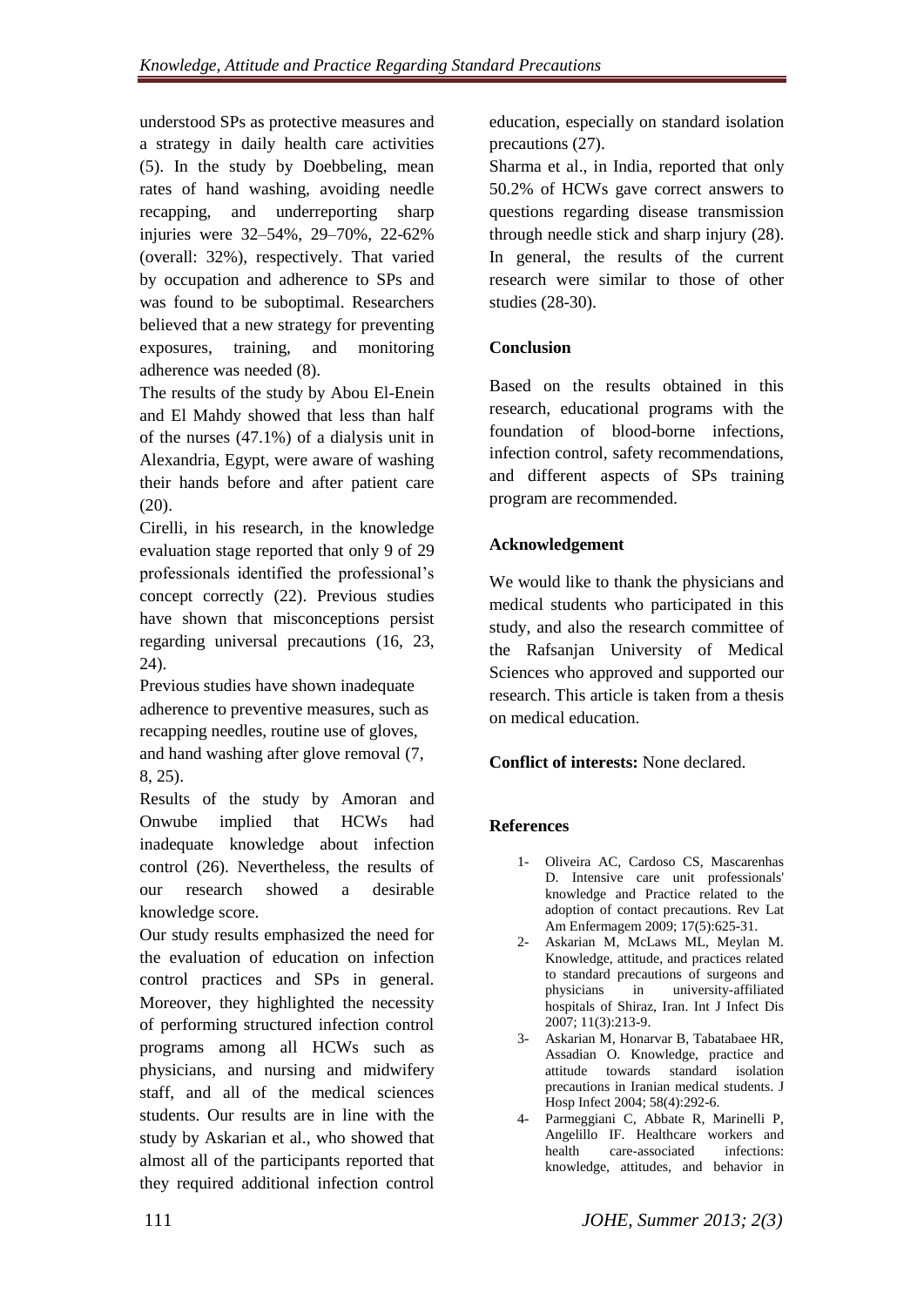emergency departments in Italy. BMC Infect Dis 2010; 10:35.

- 5- Melo Dde S, Silva e Souza AC, Tipple AF, das Neves ZC, Pereira MS. Nurses' understanding of standard precautions at a public hospital in Goiania - GO, Brazil. Rev Lat Am Enfermagem 2006; 14(5):720-7.
- 6- Azap A, Ergönül Ö, Memikoğlu KO, [Yeşilkaya A,](http://www.ncbi.nlm.nih.gov/pubmed/?term=Ye%C5%9Filkaya%20A%5BAuthor%5D&cauthor=true&cauthor_uid=15685135) [Altunsoy A,](http://www.ncbi.nlm.nih.gov/pubmed/?term=Altunsoy%20A%5BAuthor%5D&cauthor=true&cauthor_uid=15685135) [Bozkurt GY,](http://www.ncbi.nlm.nih.gov/pubmed/?term=Bozkurt%20GY%5BAuthor%5D&cauthor=true&cauthor_uid=15685135) et al. Occupational exposure to blood and body fluids among health care workers in Ankara, Turkey. Am J Infect Control 2005; 33(1):48-52.
- 7- Reda AA, Fisseha S, Mengistie B, Vandeweerd JM. Standard precautions: occupational exposure and behavior of health care workers in Ethiopia. PloS One 2010; 5(12):e14420.
- 8- Doebbeling BN, Vaughn TE, McCoy KD, Beekmann SE, Woolson RF, Ferguson KJ, et al. Percutaneous injury, blood exposure, and adherence to standard precautions: Are hospital-based health care providers still at risk. Clin Infect Dis 2003; 37(8):1006-13.
- 9- Godin G, Naccache H, Morel S, Ebacher MF. Determinants of nurses' adherence to universal precautions for venipunctures. Am J Infect Control 2000; 28(5):359-64.
- 10- Luo Y, He GP, Zhou JW, Luo Y. Factors impacting compliance with standard precautions in nursing, China. Int J Infect Dis 2010; 14(12):e1106-14.
- 11- Vossughinia H, Goshayeshi L, Bayegi HR, [Sima H,](http://www.ncbi.nlm.nih.gov/pubmed/?term=Sima%20H%5BAuthor%5D&cauthor=true&cauthor_uid=23193507) [Kazemi A,](http://www.ncbi.nlm.nih.gov/pubmed/?term=Kazemi%20A%5BAuthor%5D&cauthor=true&cauthor_uid=23193507) [Erfani S,](http://www.ncbi.nlm.nih.gov/pubmed/?term=Erfani%20S%5BAuthor%5D&cauthor=true&cauthor_uid=23193507) et al. Prevalence of Hepatitis C Virus Genotypes in Mashhad, Northeast Iran. Iran J Public Health 2012; 41(9):56-61.
- 12- Moghimi M, Marashi SA, Kabir A, [Taghipour HR,](http://www.ncbi.nlm.nih.gov/pubmed/?term=Taghipour%20HR%5BAuthor%5D&cauthor=true&cauthor_uid=18599085) [Faghihi-Kashani AH,](http://www.ncbi.nlm.nih.gov/pubmed/?term=Faghihi-Kashani%20AH%5BAuthor%5D&cauthor=true&cauthor_uid=18599085)  [Ghoddoosi I,](http://www.ncbi.nlm.nih.gov/pubmed/?term=Ghoddoosi%20I%5BAuthor%5D&cauthor=true&cauthor_uid=18599085) et al. Knowledge, attitude, and practice of Iranian surgeons about blood-borne diseases. J Surg Res 2009; 151(1):80-4.
- 13- Pruss-Ustun A, Rapiti E, Hutin Y. Estimation of the global burden of disease attributable to contaminated sharps injuries among health-care workers. Am J Ind Med 2005; 48(6):482-90.
- 14- Kermode M, Jolley D, Langkham B, Thomas MS, Crofts N. Occupational exposure to blood and risk of bloodborne virus infection among health care workers in rural north Indian health care settings. Am J Infect Control 2005; 33(1):34-41.
- 15- Zhang M, Wang H, Miao J, Du X, Li T, Wu Z. Occupational exposure to blood and body fluids among health care workers in a general hospital, China. Am J Ind Med 2009; 52(2):89-98.
- 16- Kermode M, Jolley D, Langkham B, Thomas MS, Holmes W, Gifford SM. Compliance with Universal/Standard Precautions among health care workers in rural north India. Am J Infect Control 2005; 33(1):27-33.
- 17- Kabir A, Tabatabaei SV, Khaleghi S, [Agah S,](http://www.ncbi.nlm.nih.gov/pubmed/?term=Agah%20S%5BAuthor%5D&cauthor=true&cauthor_uid=22308136) [Faghihi Kashani AH,](http://www.ncbi.nlm.nih.gov/pubmed/?term=Faghihi%20Kashani%20AH%5BAuthor%5D&cauthor=true&cauthor_uid=22308136) [Moghimi](http://www.ncbi.nlm.nih.gov/pubmed/?term=Moghimi%20M%5BAuthor%5D&cauthor=true&cauthor_uid=22308136)  [M,](http://www.ncbi.nlm.nih.gov/pubmed/?term=Moghimi%20M%5BAuthor%5D&cauthor=true&cauthor_uid=22308136) et al. Knowledge, attitudes and practice of Iranian medical specialists regarding hepatitis B and C. Hepat Mon 2010; 10(3):176-82.
- 18- Ebrahimi M, Ajami BM, Rezaeian A. Longer years of practice and higher education levels promote infection control in Iranian dental practitioners. Iran Red Crescent Med J 2012; 14(7):422-9.
- 19- Hosoglu S, Akalin S, Sunbul M, Otkun M, Ozturk R. Predictive factors for occupational bloodborne exposure in Turkish hospitals. Am J Infect Control 2009; 37(1):65-9.
- 20- Abou El-Enein NY, El Mahdy HM. Standard precautions: a KAP study among nurses in the dialysis unit in a University Hospital in Alexandria, Egypt. J Egypt Public Health Assoc 2011; 86(1-2):3-10.
- 21- Ghofranipour F, Asadpour M, Eftekhar-Ardebili H, Niknami S, Hajizadeh E. Needle Sticks / Sharps Injuries and Determinants in Nursing Care Workers. European Journal of Social Sciences 2009; 11(2):191-7.
- 22- Cirelli MA, de Figueiredo RM, Zem-Mascarenhas SH. Adherence to standard precaution in the peripheral vascular access. Rev Lat Am Enfermagem 2007; 15(3):512-4.
- 23- Kotwal A, Taneja D. Health Care Workers and Universal Precautions: Perceptions and Determinants of Noncompliance. Indian J Community Med 2010; 35(4):526-8.
- 24- Wu S, Li L, Wu Z, [Cao H,](http://www.ncbi.nlm.nih.gov/pubmed/?term=Cao%20H%5BAuthor%5D&cauthor=true&cauthor_uid=17641967) [Lin C,](http://www.ncbi.nlm.nih.gov/pubmed/?term=Lin%20C%5BAuthor%5D&cauthor=true&cauthor_uid=17641967) [Yan Z,](http://www.ncbi.nlm.nih.gov/pubmed/?term=Yan%20Z%5BAuthor%5D&cauthor=true&cauthor_uid=17641967) et al. Universal precautions in the era of HIV/AIDS: perception of health service providers in Yunnan, China. AIDS behav 2008; 12(5):806-14.
- 25- Hersey JC, Martin LS. Use of infection control guidelines by workers in healthcare facilities to prevent occupational transmission of HBV and HIV: results from a national survey. Infect Control Hosp Epidemiol 1994; 15(4 Pt 1):243-52.
- 26- [Amoran O,](http://www.ncbi.nlm.nih.gov/pubmed/?term=Amoran%20O%5BAuthor%5D&cauthor=true&cauthor_uid=24672178) [Onwube O.](http://www.ncbi.nlm.nih.gov/pubmed/?term=Onwube%20O%5BAuthor%5D&cauthor=true&cauthor_uid=24672178) Infection control and practice of standard precautions among healthcare workers in northern Nigeria. [J Glob Infect Dis](http://www.ncbi.nlm.nih.gov/pubmed/24672178) 2013; 5(4):156- 63
- 27- Askarian M, Memish ZA, Khan AA. Knowledge, practice, and attitude among Iranian nurses, midwives, and students regarding standard isolation precautions. Infect Control Hosp Epidemiol 2007; 28(2):241-4.
- 28- Sharma S, Gupta A, Arora A. Knowledge, attitude and practices on needle-stick and sharps injuries in tertiary care cardiac hospital: A survey. Indian J Med Sci 2010; 64(9):396-401.
- 29- Atif ML, Brenet A, Hageaux S, [Fave MH,](http://www.ncbi.nlm.nih.gov/pubmed/?term=Fave%20MH%5BAuthor%5D&cauthor=true&cauthor_uid=23290383) [Cochet C,](http://www.ncbi.nlm.nih.gov/pubmed/?term=Cochet%20C%5BAuthor%5D&cauthor=true&cauthor_uid=23290383) [Baticle E,](http://www.ncbi.nlm.nih.gov/pubmed/?term=Baticle%20E%5BAuthor%5D&cauthor=true&cauthor_uid=23290383) et al. Awareness of